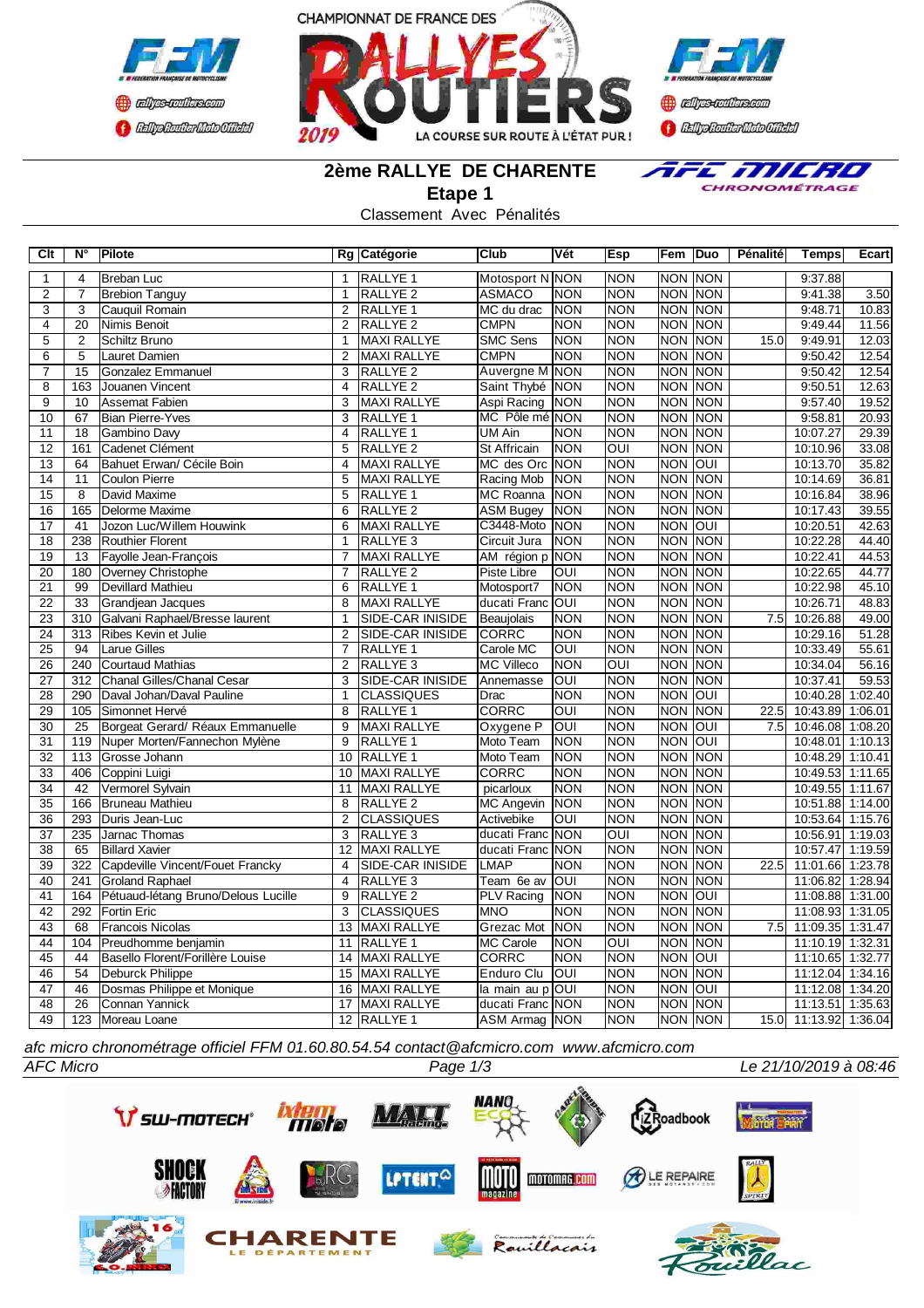





### 2ème RALLYE DE CHARENTE Etape 1

### Classement Avec Pénalités



| $\overline{C}$ It | $\overline{\mathsf{N}^{\circ}}$ | <b>Pilote</b>                    |                 | Rg Catégorie            | Club               | Vét                     | <b>Esp</b>     | Fem        | Duo            | Pénalité         | <b>Temps</b>     | Ecart   |
|-------------------|---------------------------------|----------------------------------|-----------------|-------------------------|--------------------|-------------------------|----------------|------------|----------------|------------------|------------------|---------|
| 50                | 429                             | Lechopier Franck                 |                 | 10 RALLYE 2             | <b>CORRC</b>       | <b>NON</b>              | NON            |            | <b>NON NON</b> | 7.5              | 11:15.09 1:37.21 |         |
| 51                | 303                             | Crescenzo Sébastien              | $\overline{4}$  | <b>CLASSIQUES</b>       | motosport7         | <b>NON</b>              | <b>NON</b>     | <b>NON</b> | NON            |                  | 11:18.27         | 1:40.39 |
| 52                | 411                             | Gate Damien                      | 13              | RALLYE 1                | <b>CORRC</b>       | <b>NON</b>              | <b>NON</b>     | <b>NON</b> | NON            |                  | 11:18.91         | 1:41.03 |
| 53                | 51                              | Pelaez Sylvain                   | 18              | MAXI RALLYE             | <b>CMPN</b>        | <b>NON</b>              | $\overline{O}$ | <b>NON</b> | <b>NON</b>     | 7.5              | 11:19.91         | 1:42.03 |
| 54                | 21                              | <b>Maurel Eric</b>               | 19              | <b>MAXI RALLYE</b>      | Senas Dura         | <b>NON</b>              | <b>NON</b>     | <b>NON</b> | <b>NON</b>     |                  | 11:24.81         | 1:46.93 |
| $\overline{55}$   | 27                              | Vaugelade Jean-Pierre            | 20              | <b>MAXI RALLYE</b>      | <b>MC</b> Argento  | <b>NON</b>              | <b>NON</b>     | <b>NON</b> | <b>NON</b>     |                  | 11:25.04 1:47.16 |         |
| 56                | 291                             | <b>Theillac Thierry</b>          | 5               | <b>CLASSIQUES</b>       | <b>MC Angou</b>    | OUI                     | <b>NON</b>     | <b>NON</b> | <b>NON</b>     |                  | 11:25.12         | 1:47.24 |
| 57                | 294                             | Palicot Grégory                  | 6               | <b>CLASSIQUES</b>       | <b>ACO</b>         | <b>NON</b>              | <b>NON</b>     | <b>NON</b> | <b>NON</b>     |                  | 11:28.39 1:50.51 |         |
| 58                | 315                             | Lepage pauline/Lepage Damien     | 5               | <b>SIDE-CAR INISIDE</b> | MC <sub>2</sub> A  | <b>NON</b>              | <b>NON</b>     | l          | <b>NON</b>     |                  | 11:30.10 1:52.22 |         |
| 59                | 59                              | Stephan Pierre/Brunet Elodie     | $\overline{21}$ | <b>MAXI RALLYE</b>      | Moto Team          | <b>NON</b>              | NON            | <b>NON</b> | <b>OUI</b>     |                  | 11:33.81         | 1:55.93 |
| 60                | 439                             | <b>Beneston Didier</b>           | $\overline{7}$  | <b>CLASSIQUES</b>       | <b>CORRC</b>       | $\overline{\text{OUI}}$ | NON            | <b>NON</b> | NON            |                  | 11:34.16 1:56.28 |         |
| 61                | 296                             | <b>Pigeat Richard</b>            | 8               | <b>CLASSIQUES</b>       | Racing Mob         | OUI                     | <b>NON</b>     | <b>NON</b> | NON            | 22.5             | 11:34.87         | 1:56.99 |
| 62                | 438                             | <b>Streiff Laurent</b>           | 9               | <b>CLASSIQUES</b>       | <b>CORRC</b>       | <b>NON</b>              | <b>NON</b>     | <b>NON</b> | <b>NON</b>     |                  | 11:36.50         | 1:58.62 |
| 63                | 407                             | Boisserie Philippe/Diderich Anne | 22              | <b>MAXI RALLYE</b>      | CORRC              | <b>NON</b>              | <b>NON</b>     | <b>NON</b> | OUI            |                  | 11:42.38         | 2:04.50 |
| 64                | 426                             | Dubuc Pierre-Adrien              | 11              | RALLYE <sub>2</sub>     | <b>CORRC</b>       | <b>NON</b>              | <b>NON</b>     | <b>NON</b> | <b>NON</b>     |                  | 11:44.11         | 2:06.23 |
| 65                | 403                             | Porcher Fabrice                  | 23              | <b>MAXI RALLYE</b>      | CORRC              | <b>NON</b>              | <b>NON</b>     | <b>NON</b> | <b>NON</b>     | 1:15.0           | 11:46.99         | 2:09.11 |
| 66                | 108                             | Gilli Aurélien                   | 14              | RALLYE 1                | Pit lane end       | <b>NON</b>              | <b>NON</b>     | <b>NON</b> | <b>NON</b>     | 7.5              | 11:50.83         | 2:12.95 |
| 67                | 414                             | <b>Blay Yohan</b>                | 15              | RALLYE 1                | CORRC              | <b>NON</b>              | <b>NON</b>     | <b>NON</b> | <b>NON</b>     |                  | 11:55.39 2:17.51 |         |
| 68                | 334                             | Titard J-Iouis/Eragne Florian    | 6               | <b>SIDE-CAR INISIDE</b> | Trélivan           | $\overline{\text{OUI}}$ | <b>NON</b>     | <b>NON</b> | <b>NON</b>     |                  | 11:56.05         | 2:18.17 |
| 69                | 432                             | <b>Richard David</b>             | 12              | <b>RALLYE 2</b>         | CORRC              | <b>NON</b>              | <b>NON</b>     | <b>NON</b> | <b>NON</b>     |                  | 11:56.27         | 2:18.39 |
| $\overline{70}$   | 329                             | Choin Albert/Bordas Patrick      | $\overline{7}$  | <b>SIDE-CAR INISIDE</b> | <b>UM Aube</b>     | OUI                     | <b>NON</b>     | <b>NON</b> | <b>NON</b>     | 30.0             | 11:56.44         | 2:18.56 |
| $\overline{71}$   | 415                             | Poitevin Julien                  | 16              | <b>RALLYE 1</b>         | <b>CORRC</b>       | <b>NON</b>              | <b>NON</b>     | <b>NON</b> | <b>NON</b>     | 7.5              | 11:56.44 2:18.56 |         |
| $\overline{72}$   | $\overline{317}$                | Bacon Franck/Penot Cédric        | 8               | <b>SIDE-CAR INISIDE</b> | Racing mob         | <b>NON</b>              | <b>NON</b>     | <b>NON</b> | <b>NON</b>     | 37.5             | 11:57.35 2:19.47 |         |
| 73                | 58                              | Bourgeois Frédéric               | 24              | <b>MAXI RALLYE</b>      | Carole MC          | OUI                     | <b>NON</b>     | <b>NON</b> | <b>NON</b>     | 7.5              | 11:58.80 2:20.92 |         |
| 74                | 274                             | Lacoste Christian                | $\mathbf{1}$    | <b>ANCIENNES</b>        | UM Ain             | $\overline{\text{OUI}}$ | <b>NON</b>     | <b>NON</b> | <b>NON</b>     | 7.5              | 12:00.04 2:22.16 |         |
| 75                | 321                             | Bleusez David/Capdeville chantal | 9               | SIDE-CAR INISIDE        | Racing Mob         | <b>NON</b>              | <b>NON</b>     | <b>NON</b> | <b>NON</b>     |                  | 12:06.17         | 2:28.29 |
| 76                | 413                             | Grammatico Loic                  | 17              | RALLYE <sub>1</sub>     | CORRC              | <b>NON</b>              | <b>NON</b>     | <b>NON</b> | <b>NON</b>     |                  | 12:06.37         | 2:28.49 |
| 77                | 402                             | <b>Pauluis Patrick</b>           | 25              | <b>MAXI RALLYE</b>      | CORRC              | OUI                     | <b>NON</b>     | <b>NON</b> | <b>NON</b>     | 1:22.5           | 12:08.68 2:30.80 |         |
| 78                | $\overline{31}$                 | <b>Potier Guillaume</b>          | 26              | <b>MAXI RALLYE</b>      | Nimois             | $\overline{NON}$        | <b>NON</b>     | <b>NON</b> | <b>NON</b>     |                  | 12:09.56         | 2:31.68 |
| 79                | 55                              | Lamour Marc                      | 27              | <b>MAXI RALLYE</b>      | <b>MC DU VAL</b>   | <b>NON</b>              | <b>NON</b>     | <b>NON</b> | <b>NON</b>     | 7.5              | 12:10.93 2:33.05 |         |
| 80                | 233                             | <b>Colliot Philippe</b>          | 5               | RALLYE <sub>3</sub>     | <b>Avenir Moto</b> | <b>NON</b>              | <b>NON</b>     | <b>NON</b> | <b>NON</b>     |                  | 12:12.84         | 2:34.96 |
| 81                | 167                             | <b>Molinet Denis</b>             | 13              | RALLYE <sub>2</sub>     | Moto club D        | <b>OUI</b>              | NON            | <b>NON</b> | NON            |                  | 12:14.34         | 2:36.46 |
| 82                | 101                             | Bacca Riccardo                   | 18              | RALLYE 1                | Passion Vit        | <b>NON</b>              | <b>NON</b>     | <b>NON</b> | <b>NON</b>     | 7.5              | 12:15.64         | 2:37.76 |
| 83                | 430                             | Spinoza laurent                  | 14              | RALLYE <sub>2</sub>     | CORRC              | <b>NON</b>              | <b>NON</b>     | <b>NON</b> | <b>NON</b>     | 22.5             | 12:17.69         | 2:39.81 |
| 84                | 236                             | Crescencio Pedro                 | 6               | RALLYE <sub>3</sub>     | ASM-ACO            | <b>NON</b>              | <b>NON</b>     | <b>NON</b> | <b>NON</b>     |                  | 12:23.47         | 2:45.59 |
| 85                | 433                             | Deberteix Yann                   | $\overline{7}$  | RALLYE <sub>3</sub>     | CORRC              | <b>NON</b>              | <b>NON</b>     | <b>NON</b> | <b>NON</b>     |                  | 12:26.91         | 2:49.03 |
| 86                | 117                             | Brousté Laurent                  | 19              | RALLYE <sub>1</sub>     | MTTH               | OUI                     | <b>NON</b>     | <b>NON</b> | <b>NON</b>     | 45.0             | 12:30.40         | 2:52.52 |
| 87                | 246                             | Dion Fabrice                     | 8               | RALLYE <sub>3</sub>     | Fleur de lys       | <b>NON</b>              | <b>NON</b>     | <b>NON</b> | <b>NON</b>     | 15.0             | 12:46.05         | 3:08.17 |
| 88                | 230                             | <b>Bulot Eric</b>                | 9               | RALLYE <sub>3</sub>     | ASM ACO            | OUI                     | NON            | <b>NON</b> | <b>NON</b>     |                  | 12:53.27         | 3:15.39 |
| 89                | 330                             | Quilbault Jimmy/Pesenti Sylvain  | 10              | SIDE-CAR INISIDE        | <b>MC Montge</b>   | <b>NON</b>              | <b>NON</b>     | <b>NON</b> | <b>NON</b>     |                  | 12:53.88         | 3:16.00 |
| $\overline{90}$   | 304                             | Menard Frédéric                  | 10              | <b>CLASSIQUES</b>       | Team perfor        | OUI                     | <b>NON</b>     | <b>NON</b> | <b>NON</b>     | $\overline{7.5}$ | 12:59.45         | 3:21.57 |
| $\overline{91}$   | 252                             | <b>Benoist Thierry</b>           | 10              | RALLYE <sub>3</sub>     | <b>MC Villeco</b>  | $\overline{\text{OUI}}$ | <b>NON</b>     | <b>NON</b> | <b>NON</b>     |                  | 13:04.44         | 3:26.56 |
| $\overline{92}$   | 160                             | <b>Bousselin Philippe</b>        | 15              | RALLYE <sub>2</sub>     | MC virée en        | OUI                     | <b>NON</b>     | <b>NON</b> | <b>NON</b>     | 1:22.5           | 13:09.49         | 3:31.61 |
| 93                | 169                             | Maneuf Serge                     | 16              | RALLYE <sub>2</sub>     | <b>AMS</b>         | OUI                     | <b>NON</b>     | <b>NON</b> | <b>NON</b>     | 15.0             | 13:15.42         | 3:37.54 |
| 94                | 436                             | <b>Madiot Laurent</b>            | 11              | RALLYE <sub>3</sub>     | CORRC              | <b>NON</b>              | <b>NON</b>     | <b>NON</b> | <b>NON</b>     | 37.5             | 13:19.73         | 3:41.85 |
| 95                | 421                             | <b>Bertrand Guillaume</b>        | 20              | RALLYE <sub>1</sub>     | <b>CORRC</b>       | <b>NON</b>              | <b>NON</b>     | <b>NON</b> | <b>NON</b>     | 1:52.5           | 13:23.12         | 3:45.24 |
| 96                | 434                             | Viard Aline                      | 12              | RALLYE <sub>3</sub>     | CORRC              | <b>NON</b>              | <b>NON</b>     | OUI        | <b>NON</b>     | 1:00.0           | 13:23.43         | 3:45.55 |
| 97                | 173                             | Messeghem Christian              | 17              | RALLYE <sub>2</sub>     | Moto Club d OUI    |                         | <b>NON</b>     | <b>NON</b> | NON            | 1:00.0           | 13:29.70         | 3:51.82 |
| 98                | 288                             | Lachaize Philippe                | 11              | CLASSIQUES              | MC des 2 Ri NON    |                         | NON            |            | NON NON        |                  | 13:29.89 3:52.01 |         |

*afc micro chronométrage officiel FFM 01.60.80.54.54 contact@afcmicro.com www.afcmicro.com*